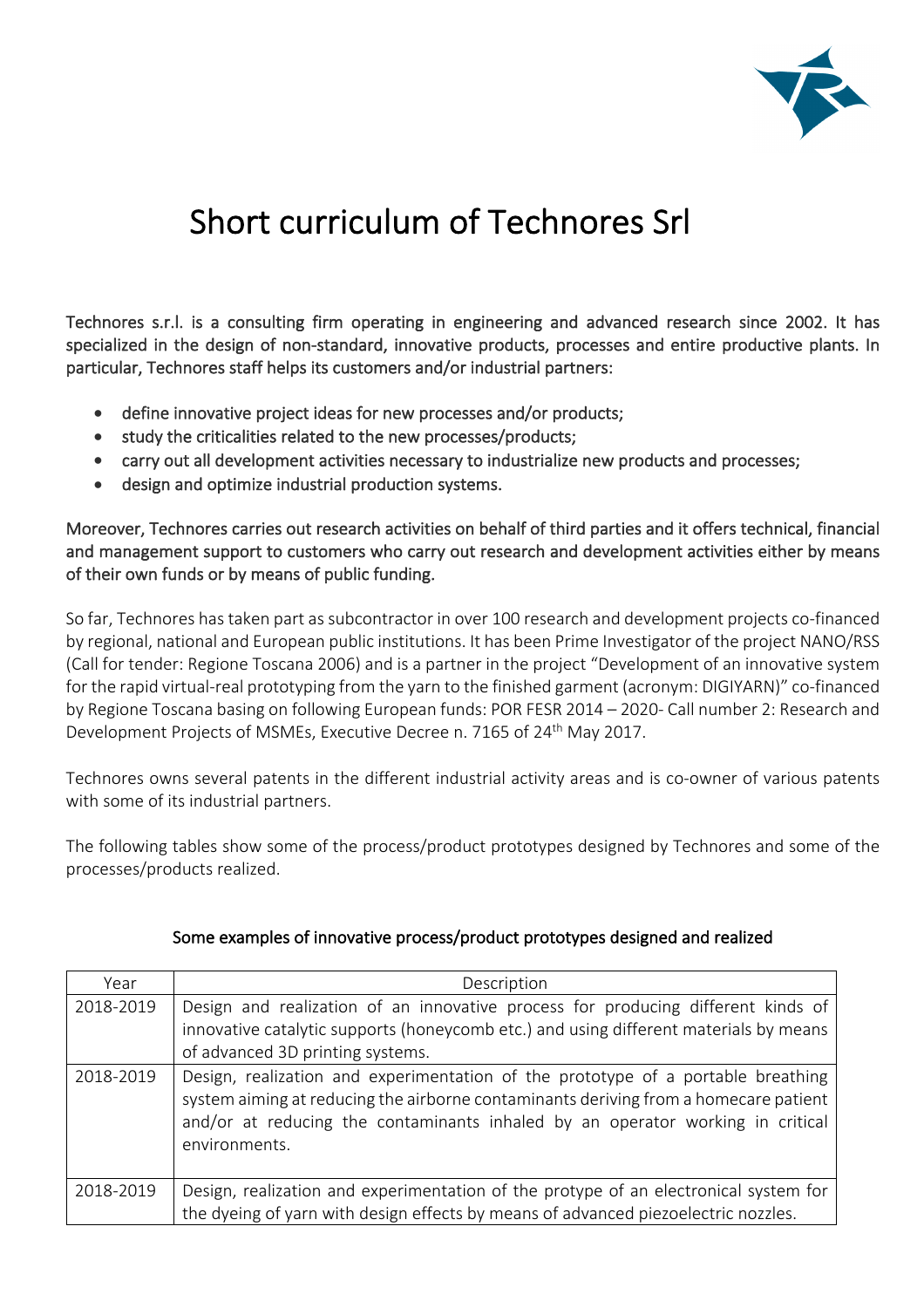

| 2018-2019 | Design and realization of an innovative prototypal system for the 3D printing of                |
|-----------|-------------------------------------------------------------------------------------------------|
|           | cylinders used in textile industrial processes for printing, chamfering and calendaring.        |
| 2015-2018 | Design, realization and experimentation of the prototype of a mobile system to wash,            |
|           | dry, cryonize and cryogenically micronize algae in order to subsequently extract active         |
|           | substances.                                                                                     |
| 2014-2015 | Design, realization, experimentation and industrialization of a yarn production system          |
|           | using the "pairfect" method for the production of identical balls of yarn with controlled       |
|           | chromatic effects                                                                               |
| 2015-2016 | Design, realization and experimentation of the prototype of a system for the post-              |
|           | dyeing drying of yarn.                                                                          |
| 2013-2014 | Design, realization and experimentation of a testing reactor for flat ceramic membranes         |
|           | nanofunctionalized for the permeation of oxygen coming from air and of hydrogen                 |
|           | coming from Syngas at a maximum temperature of 1000°C and a pressure jump of 10                 |
| 2012-2013 | Bar.<br>Design and realization of the prototype of an anti-NBC air-filtration system based on a |
|           | kinetics of abatement of pollutant gases (SARIN) in air flows by means of                       |
|           | nanofunctionalized surfaces with nanometric titanium dioxide activated through UV               |
|           | sources for military application (tank: Carro Armato Ariete).                                   |
| 2011-2012 | Implementation of a kinetics of abatement of NOx in air flows by means of                       |
|           | nanofunctionalized surfaces with nanometric titanium dioxide activated through UV               |
|           | lamps. Realization of the prototype of a photocatalytic filter based on the above               |
|           | mentioned kinetics able to treat 1.500cm/h of air. Optimization of the alpha and beta           |
|           | version of the above mentioned prototype and final industrialization.                           |
| 2011-2012 | Implementation of a kinetics of abatement of bacterial loads in air flows by means of           |
|           | nanofunctionalized surfaces with nanometric titanium dioxide activated through UV               |
|           | lamps. Realization of the prototype of a photocatalytic filter based on the above               |
|           | mentioned kinetics able to treat 350cm/h of air. Optimization of the alpha and beta             |
|           | version of the above mentioned prototype.                                                       |
| 2009-2011 | Implementation of a process able to modify the surface of fabrics by means of the               |
|           | interaction with controlled jets of CO2 micro-crystals physically or chemically                 |
|           | pressurized. Realization of the process prototype and of the related industrial system.         |
| 2009-2012 | Study of a fluid dynamic system in depression for the generation of a controlled                |
|           | atmosphere in which a suspension of nanoparticle solutions or of pigments can be                |
|           | applied to a yarn in continuous movement and then stabilized by means of thermal                |
|           | processes. Realization of the pilot prototype and experimentation.                              |
| 2009-2011 | Design and experimentation of a prototypal system for the storage of hydrogen and of            |
|           | the related control-module to supply a fuel cell installed on a hybrid bus.                     |
| 2006-2010 | Design, development and experimentation of an innovative system to analyse and                  |
|           | experiment in small-scale and in real scale torches to burn tail gases derived from             |
|           | petrochemicals.                                                                                 |
| 2005-2010 | Design, development and experimentation of a microwave open cavity reactor for the              |
|           | study of innovative sintering processes and of innovative chemical synthesis processes          |
|           | for the production of nanoparticle solutions of inorganic oxides.                               |
| 2006-2007 | Study and development of the prototype of a system able to apply nanoparticle                   |
|           | solutions on glass.                                                                             |
| 2004-2007 | Study, development, design and experimentation of processes able to apply                       |
|           | nanoparticle solutions on simple and compound textile supports for various industrial           |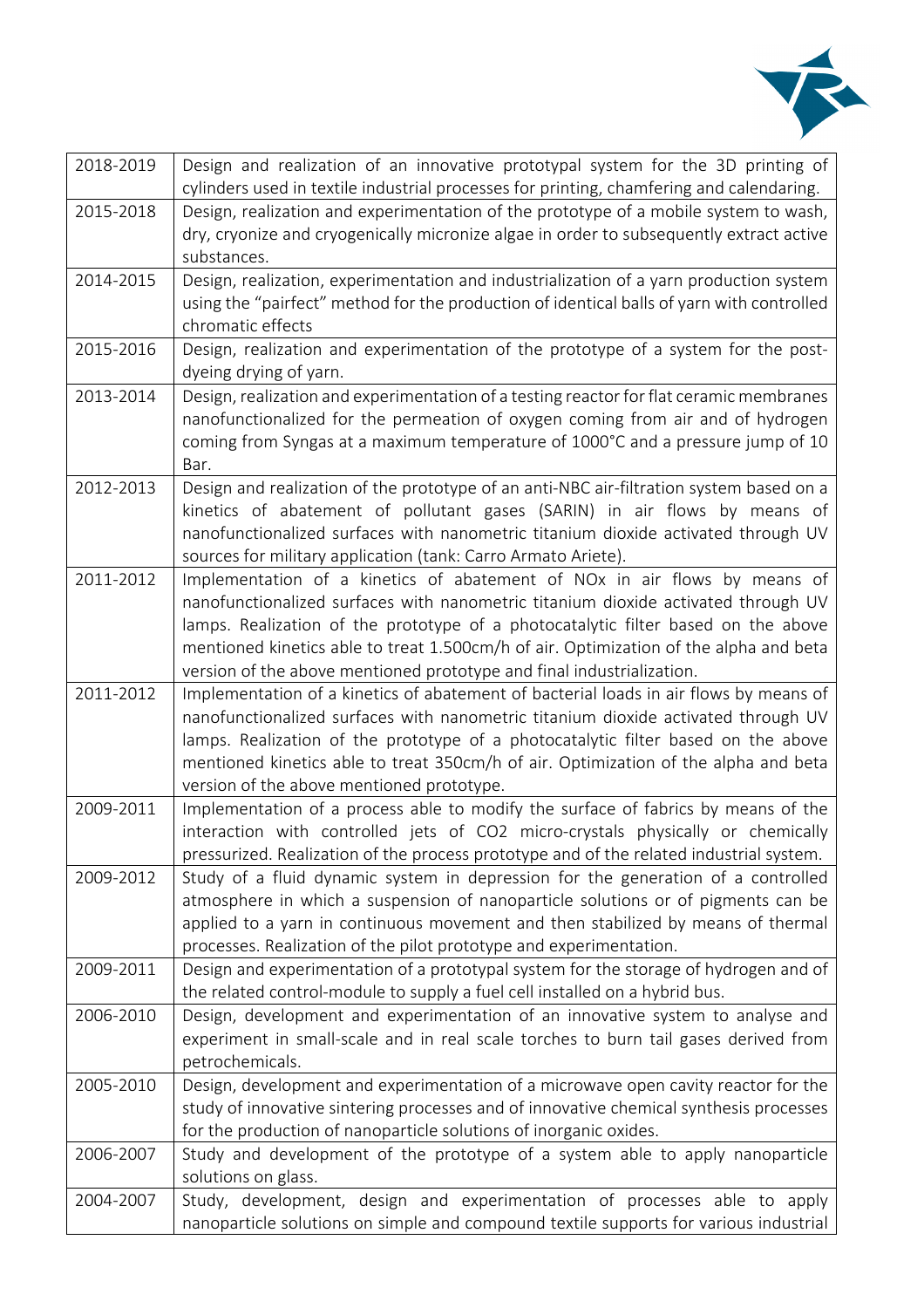

| applications. Industrialization of the whole process up to the treatment of industrial |
|----------------------------------------------------------------------------------------|
| series of fabrics with different fibres.                                               |

## Some examples of the plants, facilities and processes we have designed and realized

| Year      | Work                                                                                                                                                                         |
|-----------|------------------------------------------------------------------------------------------------------------------------------------------------------------------------------|
| 2017-2019 | Preliminary, final and executive design of the layout and the management logic of a                                                                                          |
|           | complete plant for the testing of gas bottles by means of a completely automatized                                                                                           |
|           | production line integrated with optical scanning systems, Rfid tags, buffer store etc.                                                                                       |
|           | This work has been realized and it has just entered its final testing stage -                                                                                                |
| 2016-2019 | Preliminary, final and executive design of auxiliary facilities and of air-conditioning                                                                                      |
|           | systems for the new plants of a cosmetic company                                                                                                                             |
|           | In progress -                                                                                                                                                                |
| 2015-2016 | Preliminary design and realisation of a GMP pharmaceutical cell factory in 2.200 m <sup>2</sup>                                                                              |
|           | for the production of injectable medicinal products including: provision of the                                                                                              |
|           | documentation and invitation to tender, support during the procurement and                                                                                                   |
|           | realization stages, submission for the AIFA prior opinion, testing and obtaining AIFA                                                                                        |
|           | authorization.                                                                                                                                                               |
|           | This work has been realized, tested and authorized by AIFA -                                                                                                                 |
| 2014-2013 | Preliminary, final and executive design of new analysis laboratories and research and                                                                                        |
|           | development strategies provided with advanced microbiology.                                                                                                                  |
|           | For cosmetics                                                                                                                                                                |
|           | This work has been realized and tested -                                                                                                                                     |
| 2013      | Preliminary, final and executive design as well as support during the realization stage                                                                                      |
|           | and the testing of the extension of advanced research and development laboratories.<br>This work has been realized -                                                         |
|           |                                                                                                                                                                              |
| 2009-2008 | Feasibility study of the third line of a plant for the selection of multi-material and<br>provision of the documentation necessary for the subsequent invitation to submit a |
|           | tender related to the realization of the above mentioned plant.                                                                                                              |
|           | This work has not been realized -                                                                                                                                            |
|           |                                                                                                                                                                              |
| 2009-2007 | Preliminary, final and executive design, support during the realization and the testing                                                                                      |
|           | stages of new laboratories of advanced research and nanomedicine with white Class                                                                                            |
|           | C cleanroom                                                                                                                                                                  |
|           | This work has been realized -                                                                                                                                                |
| 2008      | Feasibility study for the realization of 22 apartments (energy class A) in Incisa                                                                                            |
|           | Valdarno (in the Province of Florence, Italy)                                                                                                                                |
| 2008      | Preliminary, final and executive design of various photovoltaic installations from 22.8                                                                                      |
|           | kW to 500 kw                                                                                                                                                                 |
|           | Realized -                                                                                                                                                                   |
| 2007      | Feasibility study (both technical and financial) for the realization of a cogeneration                                                                                       |
|           | and district heating plant                                                                                                                                                   |
|           |                                                                                                                                                                              |
| 2007      | Feasibility study (both technical and financial) for the realization of a cogeneration                                                                                       |
|           | plant                                                                                                                                                                        |
| 2007      | Preliminary, final and executive design including final assessment and testing of                                                                                            |
|           | Research & Development laboratories                                                                                                                                          |
|           | Realized -                                                                                                                                                                   |